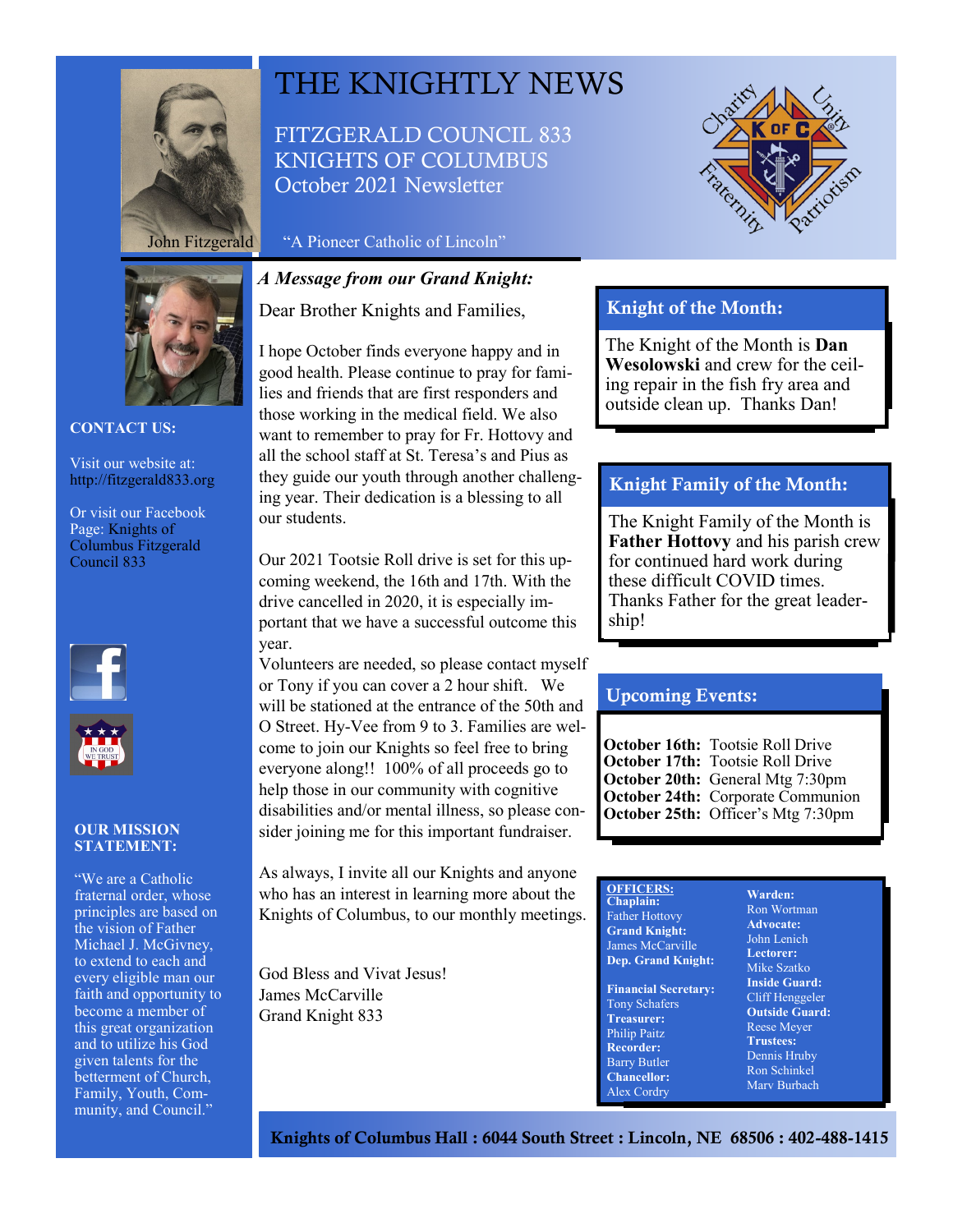

# THE KNIGHTLY NEWS

FITZGERALD COUNCIL 833 KNIGHTS OF COLUMBUS October 2021 Newsletter



John Fitzgerald "A Pioneer Catholic of Lincoln"

*A Message from our Chaplain:*

Dear Brother Knights,

**CONTACT US:**

Visit our website at: http://fitzgerald833.org

Or visit our Facebook Page: Knights of Columbus Fitzgerald Council 833





### **OUR MISSION STATEMENT:**

"We are a Catholic fraternal order, whose principles are based on the vision of Father Michael J. McGivney, to extend to each and every eligible man our faith and opportunity to become a member of this great organization and to utilize his God given talents for the betterment of Church, Family, Youth, Community, and Council."

*This may be a play worth seeing this weekend. Playing at St. Mary's in Denton.*

| <b>The Knights</b>                      |               |     |  |  |
|-----------------------------------------|---------------|-----|--|--|
| Fr Michael J McGivney & The Founding of |               |     |  |  |
| The Knights of Columbus                 |               |     |  |  |
| Wednesday Oct 13 7pm                    |               |     |  |  |
| <b>Thursday</b>                         | <b>Oct 14</b> | 7pm |  |  |
| Friday                                  | <b>Oct 15</b> | 7pm |  |  |
| Saturday                                | <b>Oct 16</b> | 7pm |  |  |
| Sunday                                  | <b>Oct 17</b> | 2pm |  |  |

St. Mary's Catholic Church 7105 Cass; Denton NE

If the performance you are hoping for is sold out, call or text 402.937.4467 to be placed on a wait list..

The description of the play:

*The needs of immigrant families & those suffering the loss of the breadwinner led Michael McGivney to found The Knights of Columbus in 1882.*

*Another statement I received from the US bishops today:*

**One Hundred Incidents of Vandalism Reported at Catholic Sites in U.S. Since May 2020**

OCTOBER 14, 2021 BY [PUBLIC AFFAIRS OFFICE](https://www.usccb.org/offices/public-affairs)

WASHINGTON - In May of 2020, the U. S. Conference of Catholic Bishops' (USCCB) Committee for Religious Liberty began [tracking incidents](https://www.usccb.org/committees/religious-liberty/Backgrounder-Attacks-on-Catholic-Churches-in-US) of arson, vandalism, and other destruction at Catholic sites across the United States. October 10 marked the  $100<sup>th</sup>$  incident: satanic and other hateful graffiti scrawled on the walls before Sunday Mass at the Cathedral Basilica of the Immaculate Conception in Denver, Colorado.

(Continued on Page 3)

Knights of Columbus Hall : 6044 South Street : Lincoln, NE 68506 : 402-488-1415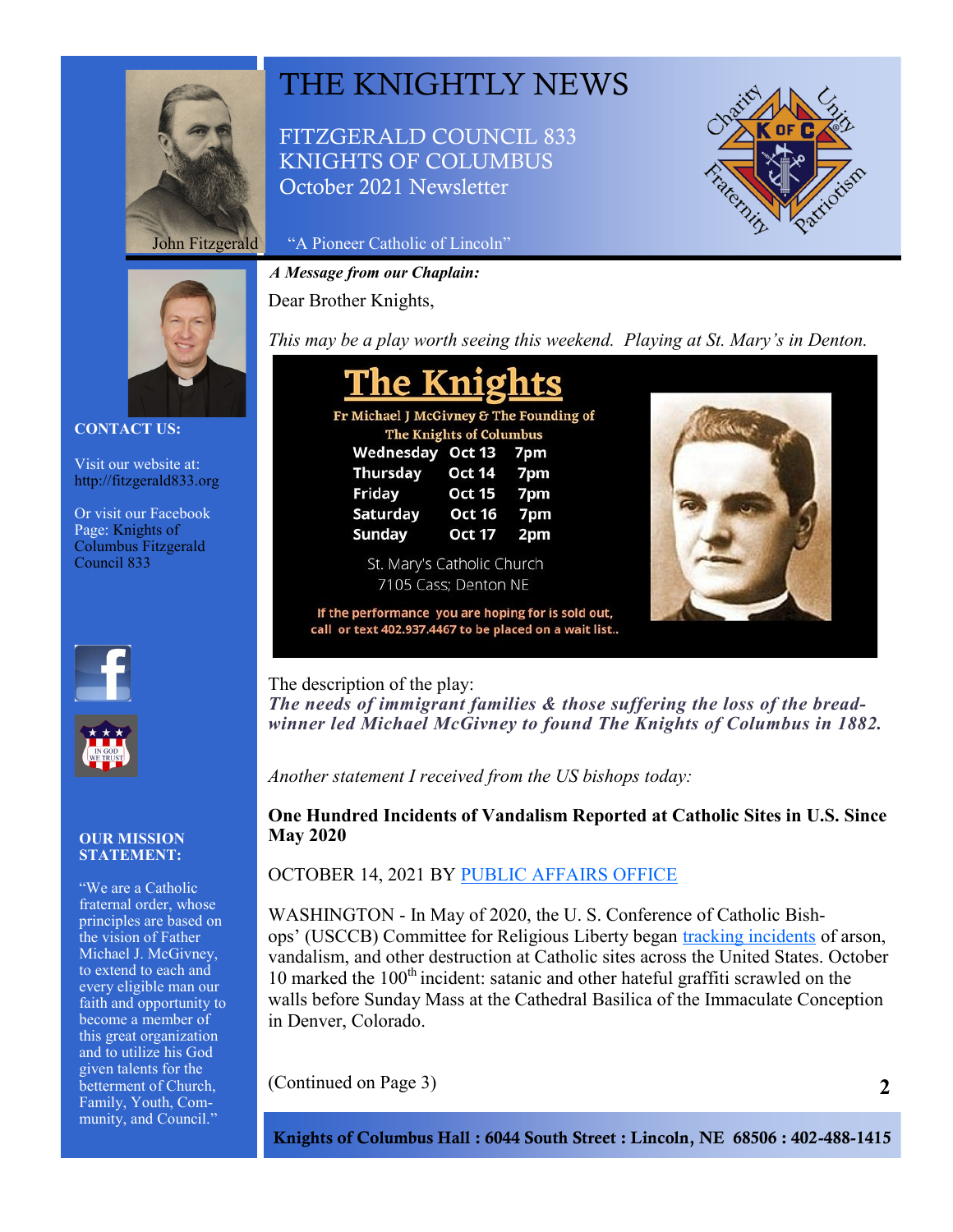

# THE KNIGHTLY NEWS

FITZGERALD COUNCIL 833 KNIGHTS OF COLUMBUS October 2021 Newsletter





**CONTACT US:**

Visit our website at: http://fitzgerald833.org

Or visit our Facebook Page: Knights of Columbus Fitzgerald Council 833





#### **OUR MISSION STATEMENT:**

"We are a Catholic fraternal order, whose principles are based on the vision of Father Michael J. McGivney, to extend to each and every eligible man our faith and opportunity to become a member of this great organization and to utilize his God given talents for the betterment of Church, Family, Youth, Community, and Council."

Cardinal Timothy M. Dolan of New York, chairman of the Committee for Religious Liberty, and Archbishop Paul S. Coakley of Oklahoma City, chairman of the USCCB's Committee on Domestic Justice and Human Development, issued the following statement:

"These incidents of vandalism have ranged from the tragic to the obscene, from the transparent to the inexplicable. There remains much we do not know about this phenomenon, but at a minimum, they underscore that our society is in sore need of God's grace.

"In all cases, we must reach out to the perpetrators with prayer and forgiveness. True, where the motive was retribution for some past fault of ours, we must reconcile; where misunderstanding of our teachings has caused anger toward us, we must offer clarity; but this destruction must stop. This is not the way.

"We call on our elected officials to step forward and condemn these attacks. We thank our law enforcement for investigating these incidents and taking appropriate steps to prevent further harm. We appeal to community members for help as well. These are not mere property crimes – this is the degradation of visible representations of our Catholic faith. These are acts of hate."

The USCCB's Committee for Religious Liberty and Committee for Domestic Justice and Human Development previously issued a statement on church vandalism on July 22, 2020.

The Committee for Religious Liberty's "Beauty Heals" project, launched in response to the destruction of Catholic statues, features videos from various dioceses discussing the significance of sacred art.

The committees are advocating for increased funding for the U.S. Department of Homeland Security's Nonprofit Security Grant Program.

Our battle is far from over. May we continue to pray and to be courageous defenders of our faith in a country that continues to be increasingly hostile to Catholicism and Christianity.

Peace in the Lord,

Fr. Hottovy



Knights of Columbus Hall : 6044 South Street : Lincoln, NE 68506 : 402-488-1415